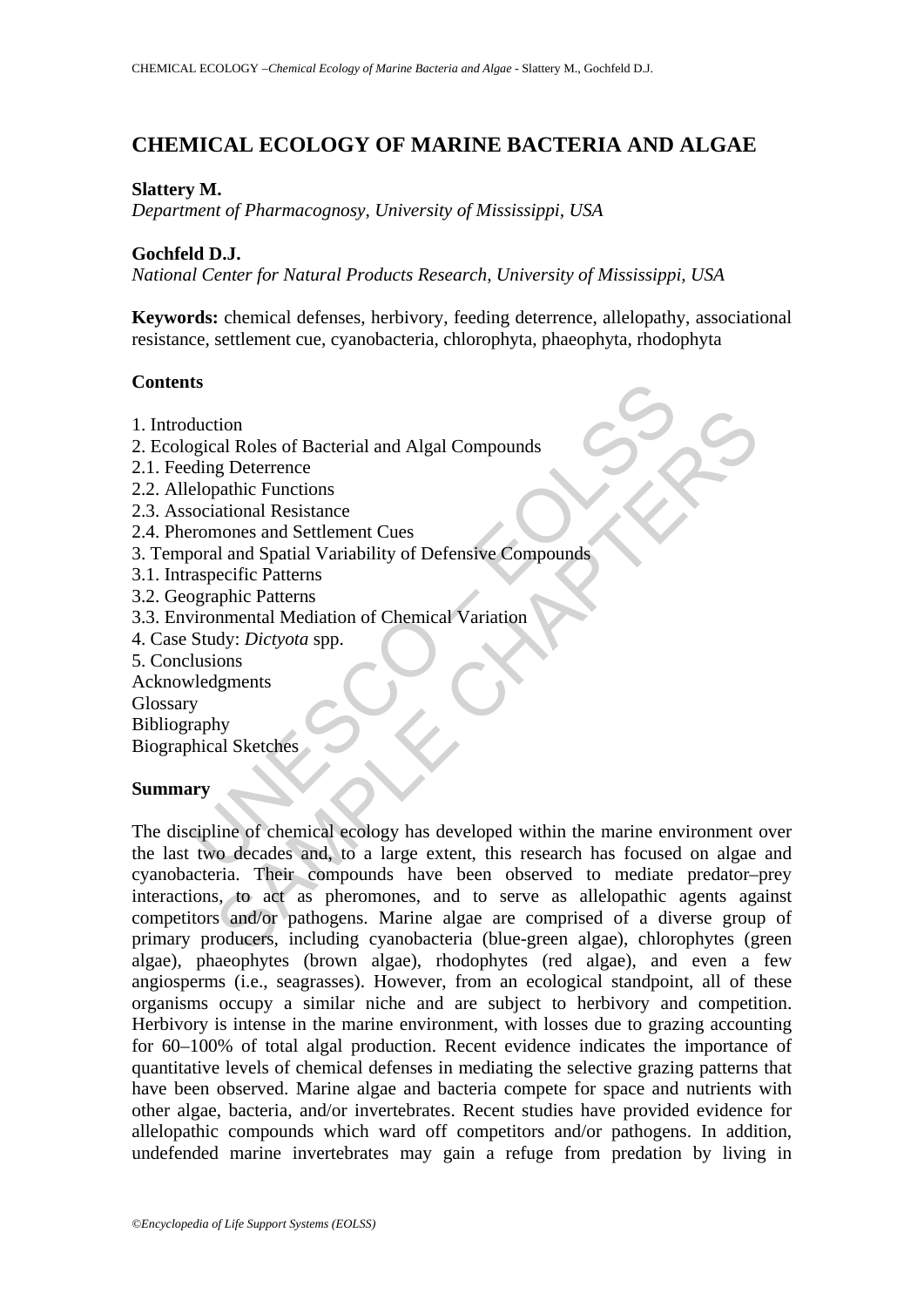association with chemically defended algae and cyanobacteria. Algal compounds are used for other purposes besides defense; brown algae produce pheromones that attract gametes from conspecifics and compounds from red coralline algae have been shown to induce settlement of marine invertebrates into adult habitats. Defensive metabolites can vary within an individual, among individuals within a population, and among populations. This variability may occur over temporal and/or spatial scales. Moreover, this variation can be induced by herbivores and/or by a variety of abiotic factors. The brown algae, *Dictyota* spp., provide an important model system to examine the complexity of ecological and evolutionary patterns and processes mediated by natural products.

#### **1. Introduction**

The ecological roles of biochemical constituents from plants and animals have been a subject of biological investigation for approximately 50 years. These compounds have been observed to mediate predator–prey interactions, to act as pheromones, and to serve as allelopathic agents against competitors, and/or pathogens. The discipline of chemical ecology has really developed within the marine environment over the last two decades, and to a large extent this research has focused on algae and cyanobacteria. More recently, the chemical ecology of marine microorganisms, such as phytoplankton and true marine bacteria, has also been examined. The purpose of this article is to provide an overview of our current understanding of the chemical ecology of marine bacteria and algae.

blogical roles of biochemical constituents from plants and animate of biological investigation for approximately 50 years. These coserved to mediate predator-prey interactions, to act as pheromonopathic agents against comp icial roles of biochemical constituents from plants and animals have be<br>biological investigation for approximately 50 years. These compounds l<br>weld to mediate predator-prey interactions, to act as pheromores, and to<br>set a Primary producers in the marine environment include phytoplankton, cyanobacteria, chlorophytes, phaeophytes, rhodophytes, and even a few angiosperms; collectively these diverse groups are referred to as "algae." Traditionally, algae include an assortment of primitive plants living in water, representing distinct shapes, sizes, colors, and complexity. Algae lack the true roots, stems, leaves and flowers characteristic of higher plants. Four major divisions of multicellular algae are typically recognized: 1) Cyanophyta (blue-green algae or cyanobacteria), 2) Chlorophyta (green seaweeds), 3) Phaeophyta (brown seaweeds), and 4) Rhodophyta (red seaweeds). As the names imply these algae vary in coloration, by incorporating different photopigments into their cells. All algae contain chlorophyll, but brown algae also contain xanthophyll, while red algae also include phycoerythrin, and/or phycocyanin. Blue-green algae are classified independently of the other three groups based upon cell structure disparity. From an ecological standpoint, all of these organisms occupy a common niche in the marine environment. They typically grow on the benthos where they are subject to predation (herbivory) and competition.

The chemical ecology of phytoplankton (waterborne unicellular and/or colonial algae) and the true marine bacteria has only recently been investigated. This current interest probably represents our increased understanding of the importance of these two groups in issues related to human health and economics (e.g., harmful algal blooms and shellfish poisonings, respectively).

Much of the basis for our research into the chemical ecology of marine algae and bacteria is grounded in hypotheses and models developed to explain biochemical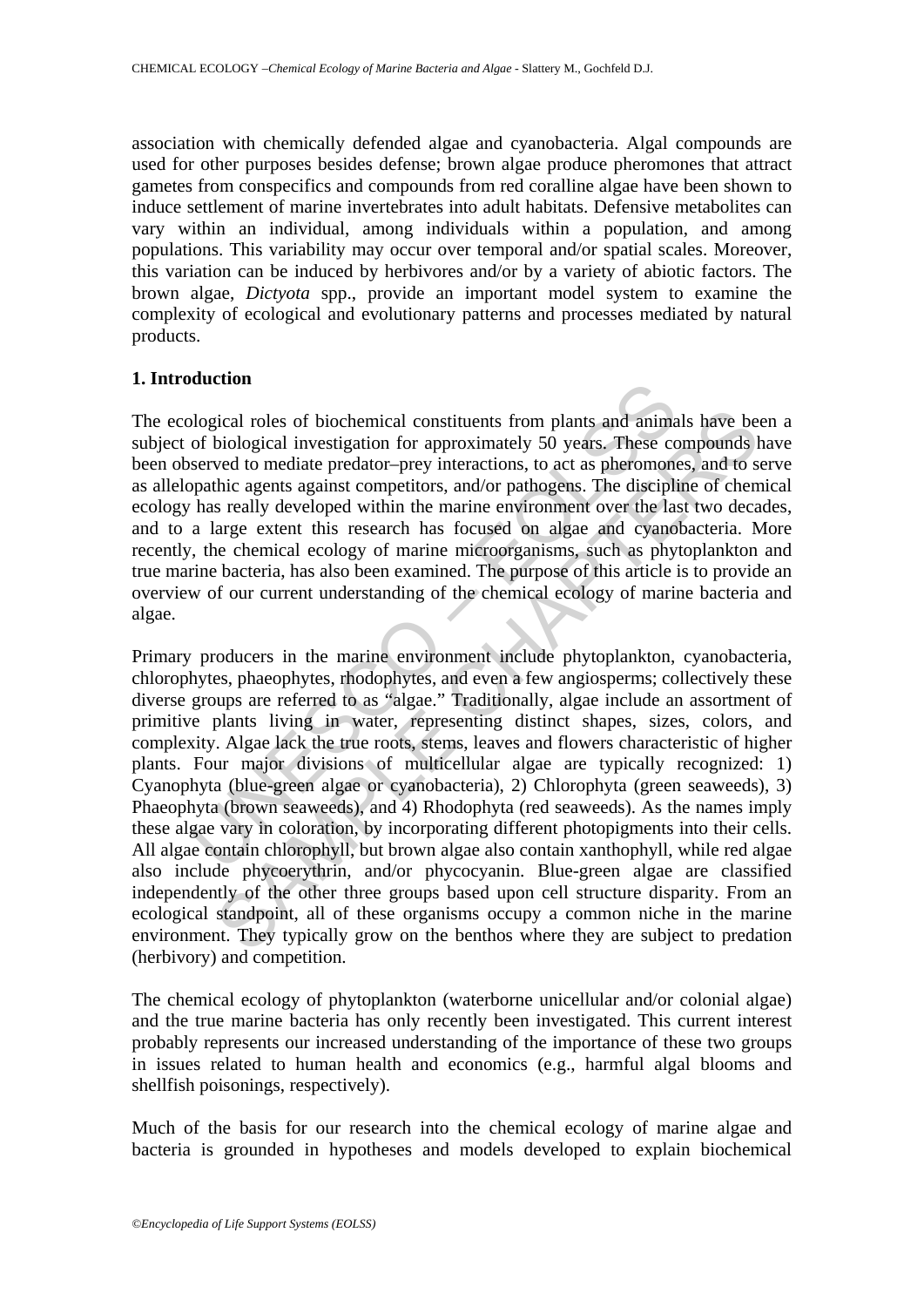evolution in plant–herbivore interactions in terrestrial communities. Whereas these models clearly represent a starting point, differences between the terrestrial and marine environments may significantly affect the ecological interactions that are mediated by biochemical compounds. For example, the exudation and chemoreception of a particular metabolite depends on the diffusion properties of that compound in air versus water. Moreover, these environments appear to constrain the biochemical diversity of their respective organisms. Nitrogenous compounds, such as alkaloids, are common in terrestrial plants but are rare in marine algae. This is probably due to the fact that the marine environment is typically nitrogen-limited, and only a few groups of marine organisms are able to fix elemental nitrogen. In contrast, halogenated compounds are common in red and in some green algae, whereas the proportion of halogenated compounds in terrestrial plants is much lower. Brominated and chlorinated compounds are most common in algae, and the mixed biosynthetic pathways that produce these compounds have resulted in many structural classes that are unique to the marine environment. For example, the red alga *Laurencia* has yielded hundreds of halogenated terpenoids and acetogenins representing 26 distinct structural classes, of which 16 are unique to marine systems.

Insular learned parals is model out to commate and current and the common in algae, and the mixed biosynthetic pathways that ms have resulted in many structural classes that are unique ment. For example, the red alga *Laur* Is have resulted in many structural classes that are unique to the many structural classes that are unique to the many. Then the red alga *Laurencia* has yielded hundreds of halogen and acetogenins representing 26 distinct In addition to environmental differences between terrestrial and marine systems, there are also differences in the plant–herbivore relationships. In terrestrial systems, much of the plant biomass is of low nutritional value (e.g., woody structural material) or unavailable (e.g., roots) to grazers. In contrast, marine algae consist of relatively undifferentiated foliose and nutritious tissue that is highly exposed to herbivory. On coral reefs, losses to grazing can account for 60–100% of total algal production, and may exceed that of tropical forests by 10 to 100 times. In terrestrial systems, most of the herbivory is the result of insect specialists that may only be present for limited periods of time during the year. Marine systems are dominated by large motile generalist macrograzers that are typically present year-round; these include up to 25% of the reef fish species (e.g., parrotfishes, surgeonfishes, damselfishes, chubs and rabbitfishes) and a variety of invertebrates (sea urchins, gastropods, polychaetes and crustaceans). Thus, the selection pressures in terrestrial versus marine systems should favor defenses against few specialist or many generalist herbivores, respectively.

Like their terrestrial counterparts, algae have invested in either chemical (defensive compounds) or morphological (calcification and/or toughness) resistance mechanisms. In some cases, the use of both mechanisms simultaneously may act to deter multiple grazers or may increase effectiveness (i.e., additively or synergistically) against a particular grazer. In many plants, the concentration of a defensive metabolite is genetically predetermined; these are called constitutive defenses. However, some plants respond to herbivory by enhancing their synthesis of a defensive metabolite or by synthesizing a novel metabolite. Two patterns have been described: 1) activation, which involves the enzymatic conversion of a nontoxic precursor compound into a related toxic metabolite, and 2) induction, which involves the expression of new metabolite and/or the proteins involved in metabolite production via molecular processes. Activation is typically a rapid (seconds to minutes) response to localized grazing, while induction tends to require more time (hours to days). Toxicity and/or feeding deterrence are not necessarily a function of structure. In fact, very slight chemical modifications can have significant effects on the bioactivity of a particular structural class. Thus, these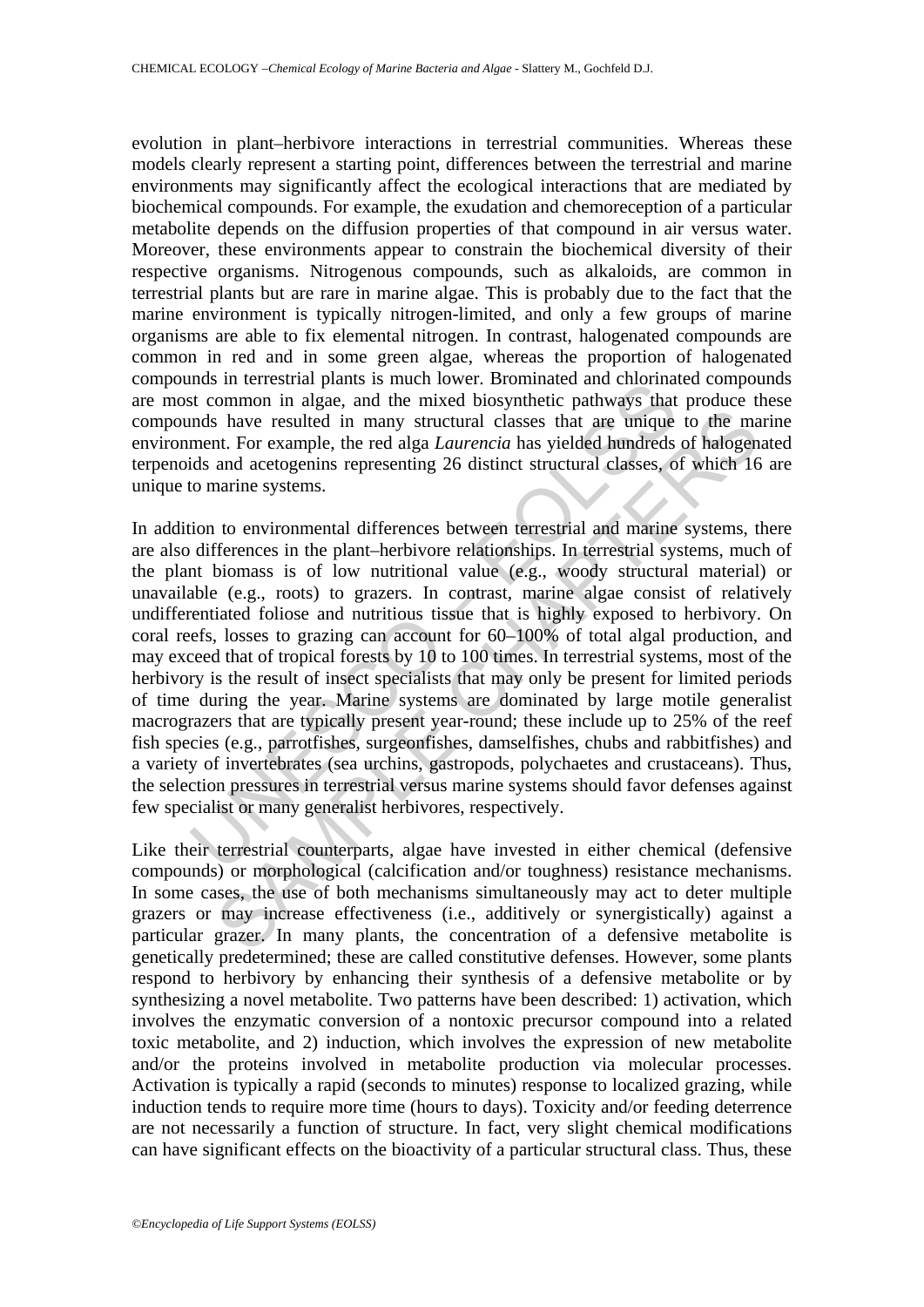compounds interact in unique ways with the particular physiology of the consumer. In some cases, the consumption of chemically defended plants has been shown to affect the fitness of the herbivores, in other cases specific herbivores are able to consume diets containing broadly deterrent compounds with impunity.

Herbivores in marine systems exhibit distinct preferences for algae, based on observations of grazing in the laboratory and field, as well as on gut content analyses. This selective grazing has the potential to effect major changes in community species' compositions and abundances. Recent evidence indicates the importance of quantitative levels of chemical defenses in mediating the preferences observed. In some cases, the effects of these chemical defenses operate in a dose-dependent fashion. Defensive metabolites can vary within an individual and among individuals within a population; they can also vary temporally and/or spatially. In addition, as grazing pressure increases across biogeographic ranges, the production of defensive metabolites by some species responds in a directly proportional manner.

Inters can vary within an invividual and anong individual and an also vary temporally and/or spatially. In addition, as grazing pre-<br>piogeographic ranges, the production of defensive metabolities by<br>biogeographic ranges, t egographic ranges, the production of defensive metabolities by some speed<br>geographic ranges, the production of defensive metabolities by some speed<br>and directly proportional manner.<br>Mementary theories have been developed t Two complementary theories have been developed to explain quantitative chemical variation in plants at the individual and population levels in terrestrial systems. The Optimal Defense Theory and the Carbon–Nutrient Balance Hypothesis were developed to explain intraspecific chemical variation. In the case of the former theory, defenses are hypothesized to be costly, and thus defensive metabolites are allocated to the most valuable tissues and/or the tissues that are most susceptible to herbivores. In the case of the latter hypothesis, the availability of resources is suggested directly to influence the allocation to chemical defenses. Thus, as an environmental variable such as light or nutrient level changes, so too would the levels of chemical defenses within the plant. The Plant Apparency Model and the Resource Availability Model were developed to explain interspecific chemical variation. The plant apparency model is similar to the optimal defense theory in positing that plant defenses evolved in response to the value of the various tissue groups of the plants, to the costs of production of the defensive metabolite(s), and to the chance of being encountered by a herbivore. The resource availability model proposes that access to nutrients from the environment limits plant growth rates; for slower growing plants, which are favored when resources are scarce, the value of plant tissues is proportionately higher and thus the need for chemical defenses is greater.

#### **2. Ecological Roles of Bacterial and Algal Compounds**

#### **2.1. Feeding Deterrence**

Selection pressures for feeding deterrent compounds in cyanobacteria and algae are extreme in the marine environment; this is particularly true in coral reef ecosystems that are dominated by a diversity of large motile macroherbivores. Numerous studies using ecologically relevant grazers in either laboratory or field settings have demonstrated that many species of cyanobacteria and algae are chemically defended. Cyanobacteria have traditionally been known to produce a variety of toxic or pharmacologically active metabolites, but the ecological relevance of these metabolites is only now becoming fully appreciated. Compounds from the filamentous blue-green algae *Lyngbya majuscula*, *Hormothamnion enteromorphoides*, and *Microcoleus lyngbyaceus* have been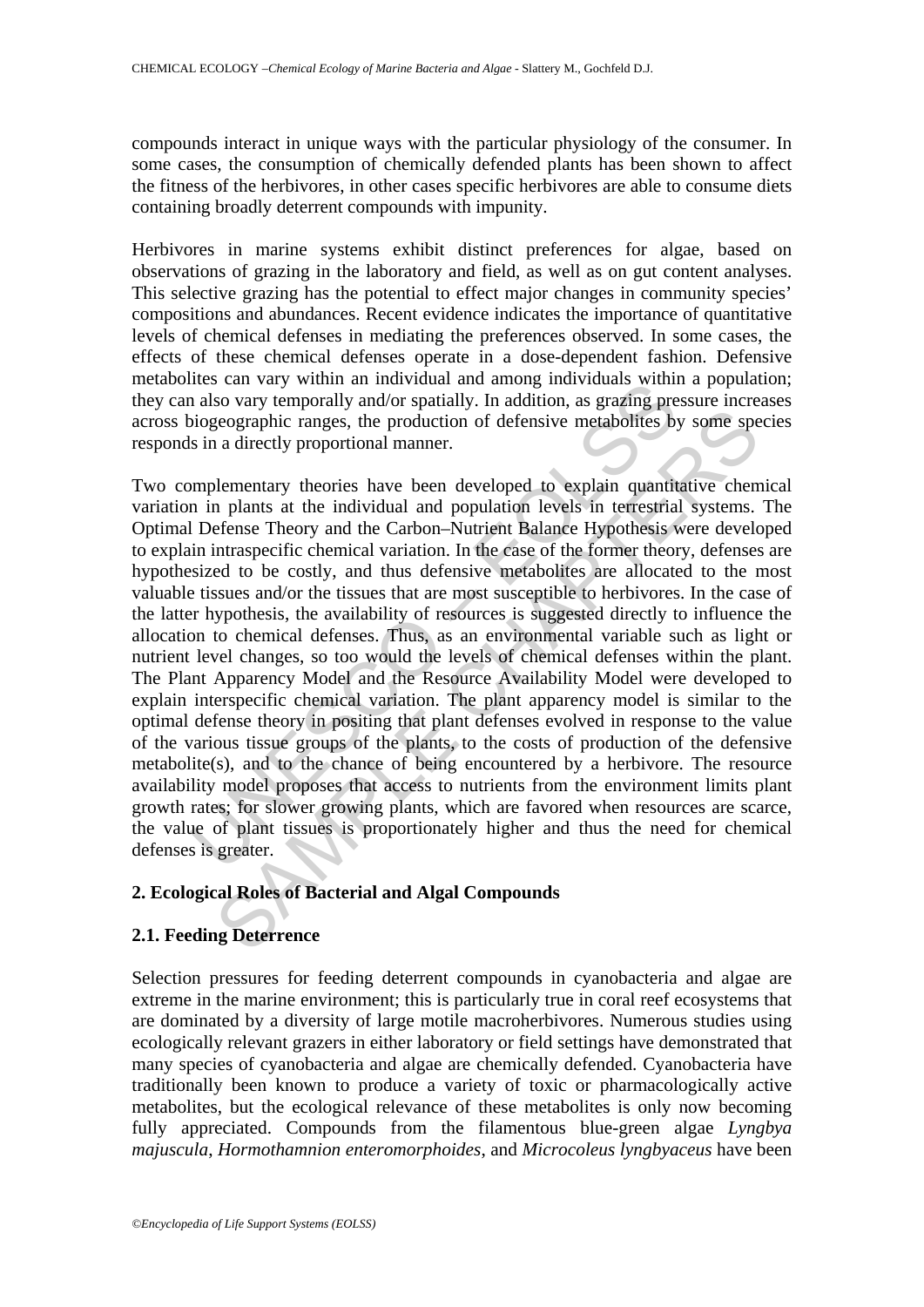the subjects of feeding deterrent assays in recent years on Guam. Generalist grazers, including the parrotfish *Scarus schlegeli*, the rabbitfishes *Siganus argenteus* and *S. spinus*, the sea urchins *Diadema savignyi* and *Echinometra mathaei*, and the crabs *Leptodius* spp., were all deterred by natural concentrations of blue-green algal metabolites embedded in artificial diets. More interesting were the results of feeding assays that used a cyanobacterial specialist, the opisthobranch mollusc *Stylocheilus longicauda*. This species is now known to sequester cyanobacterial defensive metabolites within its tissues, possibly as a defense against predators. However, the ability of this sea hare to consume chemically defended blue-green algae was only discovered after feeding assays were conducted over increasingly narrow concentration gradients, using metabolite concentrations much lower than 2% per gram dry weight. At these lower concentrations many of the feeding deterrent compounds were actually feeding stimulants to *S. longicauda*. It now seems apparent that development of extensive cyanobacterial mats during blooms, often in the presence of intensive grazing pressure, may be facilitated by the production of novel defensive metabolites by these blue-green algae.



Figure 1. Mat-forming cyanobacteria, such as *Lyngbya majuscula*, respond quickly to favorable environmental conditions; their persistence is thought to be a function of the broad-spectrum deterrence provided by their chemical diversity.

Feeding deterrent compounds are also distributed widely throughout the three divisions of true marine algae, although our relatively limited survey of chemical defenses in this extensive group suggests that results to date represent only the tip of the iceberg. The chlorophytes are common members of tropical to temperate waters, they are often calcified, and they typically produce terpenoid compounds that are active antifeedants. Arguably the most important algal genus of tropical marine ecosystems is *Halimeda*.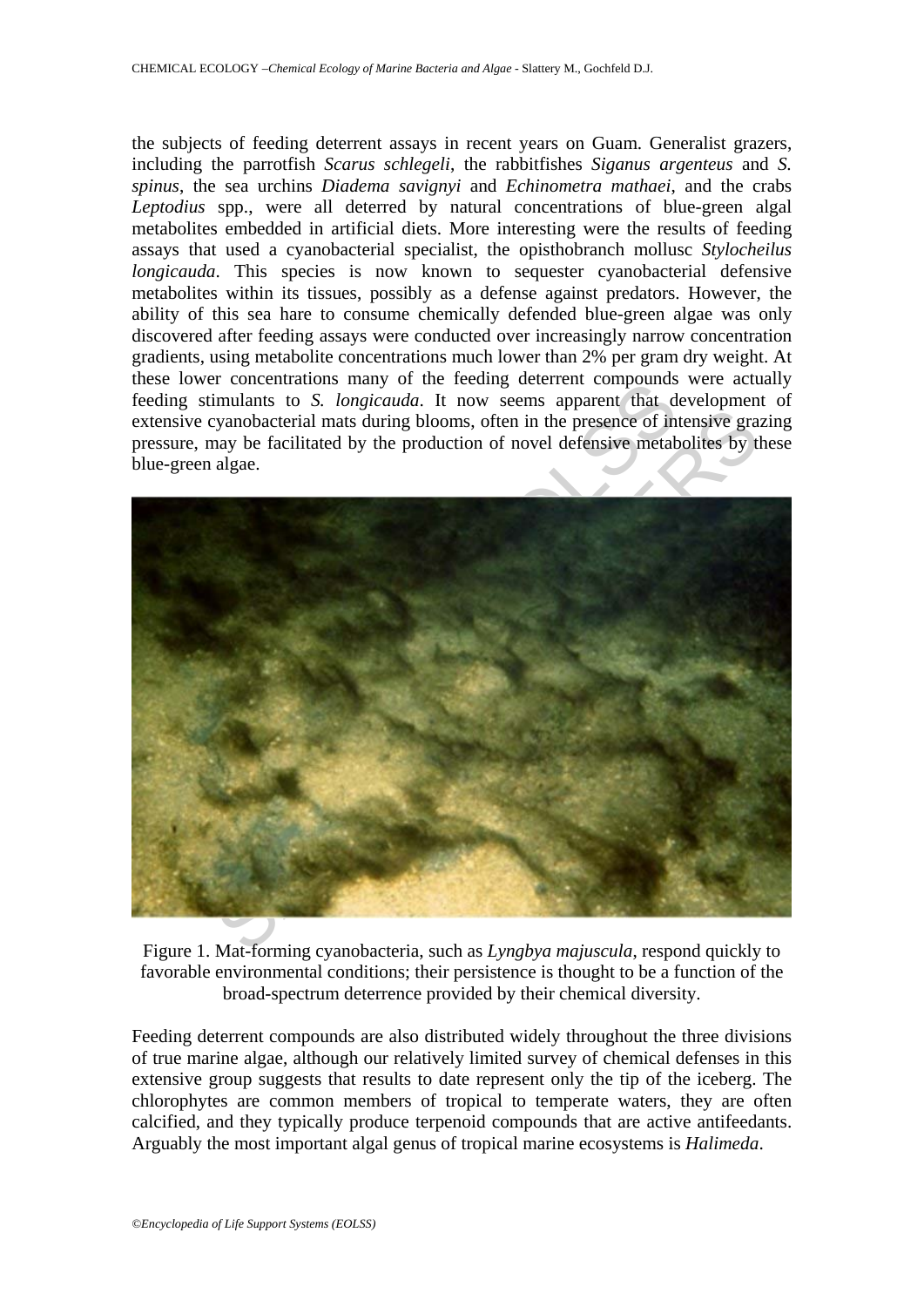In addition to their interesting chemistry, blades of *Halimeda* spp. are heavily calcified and these algae are responsible for the production of significant proportions of sand on tropical reef flats. These species produce three structurally similar metabolites, of which two (halimedatetracetate and halimediatrial) have been shown to be feeding deterrent to a variety of herbivorous fishes from the western Pacific and the Caribbean. In addition, *Halimeda macroloba* produces a diterpene that is very similar to halimedatetracetate; this is sequestered and converted by the ascoglossan specialist *Elysia halimedae* for its own defense, and for defense of its egg masses.



Figure 2. The green algae *Halimeda* spp. are important members of tropical coral reef communities; they use both chemical and morphological defense strategies.

The combined chemical and structural defenses of *Halimeda* deterred more herbivorous fishes (parrotfishes, rabbitfishes and surgeonfishes) than either defense by itself, although in the case of the parrotfish *Scarus sordidus*, the chemical defenses were apparently offset by the preference this fish exhibits towards calcified foods. Two defensive compounds, cymopol and bromoisocymobarbatol, have been isolated from the tropical Atlantic green alga *Cymopolia barbata.* These compounds have shown activity against a natural assemblage of herbivorous fishes in field assays, and against the omnivorous pinfish *Lagodon rhomboides* and the amphipod *Hyale macrodactyla* in laboratory assays. Interestingly, the compound cymopol deterred feeding by the sea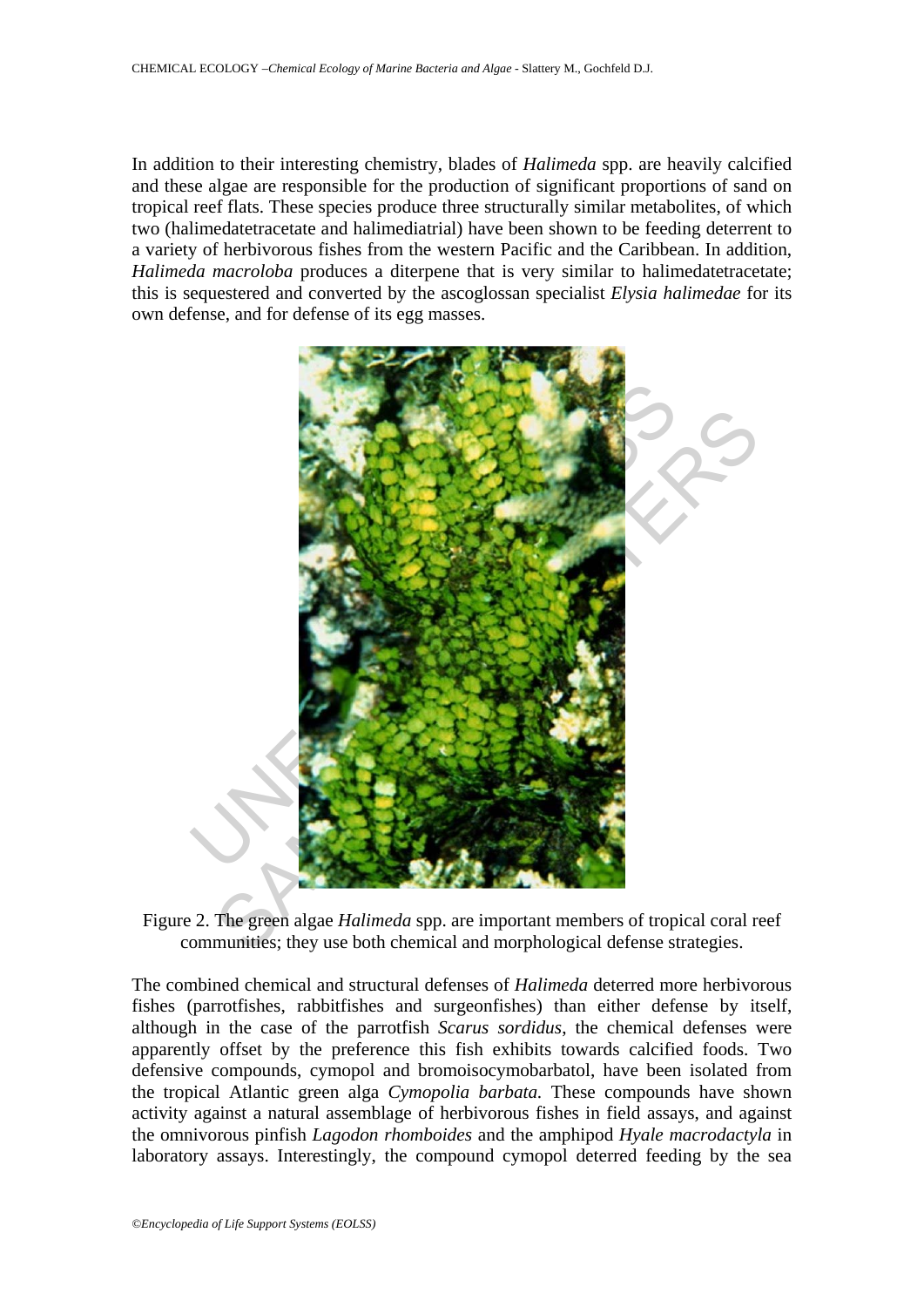*Morocasmis juretuala* produce a complex mixture or coerasive treterent to a variety of herbivorous reef fishes, including rabitistic fishes *Zebrasoma flavescens*. Among these compounds, chlorodes to to several herbivorou The *Lehrasoma flavescens*. Among these compounds, chlorodesmin, which several herbivorous fishes, acted as a feeding stimulant to the crab *Capi* and was sequestered by the associates *Expansion Elysia* as *p. and Ocyre m* urchin *Lytechinus variegatus*, but stimulated feeding by the sea urchin *Diadema antillarum.* The Caribbean green alga *Avrainvillea longicaulis* produces a brominated compound, avrainvilleol, which deters reef fish herbivory and, when sequestered by the ascoglossan specialist *Costasiella ocelliferous*, deterred predation by the omnivorous bluehead wrasse *Thalassoma bifasciatum*. Other Caribbean green algae, *Caulerpa* spp. and *Udotea* spp., produce caulerpenyne and udoteal, respectively. Caulerpenyne is deterrent to the sea urchin *Lytechinus variegates*, as well as to several species of reef fish. Udoteal also deters these two species of damselfish. There is also some evidence that a diet rich in caulerpenyne or udoteal may reduce survivorship of juvenile conchs, *Strombus gigas*, although replication was limited. In the western Pacific (Guam and the Great Barrier Reef, Australia) the green algae *Chlorodesmis fastigiata* and *Pseudochlorodesmis furcellata* produce a complex mixture of defensive metabolites that were deterrent to a variety of herbivorous reef fishes, including rabbitfishes and the surgeonfish *Zebrasoma flavescens*. Among these compounds, chlorodesmin, which was deterrent to several herbivorous fishes, acted as a feeding stimulant to the crab *Caphyra rotundifrons*, and was sequestered by the ascoglossans *Elysia* sp. and *Cyerce nigricans* for their own defenses. Finally, the calcified green alga *Neomeris annulata* produces brominated compounds that deter herbivorous fishes on the reefs surrounding Guam.

The Phaeophyta, or brown algae, have been the subject of extensive studies with respect to their bioactive metabolites. Most of these studies have occurred in subtropical to temperate clines and have focused on a unique class of compounds called "phlorotannins," or more generally, "polyphenolics."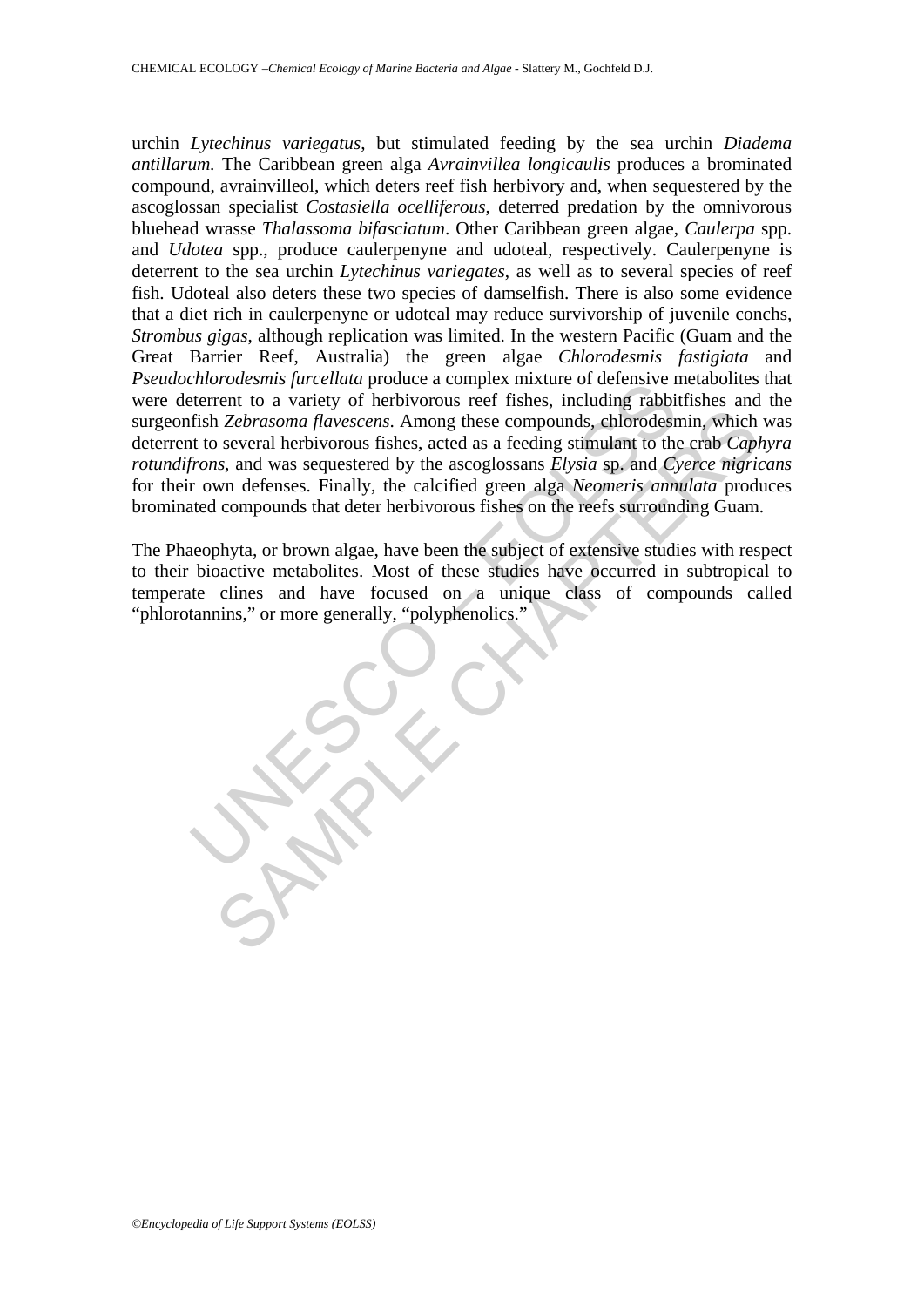

Figure 3. The temperate kelp *Macrocystis pyrifera* is a representative brown alga; these algae commonly produce polyphenolic defenses.

These compounds differ from terrestrial tannins in that they are complex polymers that originate from a phloroglucinol precursor compound. Unfortunately these compounds are not easily isolated; thus most of the research into their bioactivity has examined them as complex mixtures or, very rarely, as fractions based on molecular weight. The ecological roles of phlorotannins include herbivore deterrence, prevention of fouling, and UV absorption. Several terpenoids and acetogenins have also been isolated from brown algae, particularly from *Dictyota* spp., which are discussed extensively in Section 4. The temperate brown algae *Ascophyllum nodosum*, *Ecklonia radiata*, *Eisenia arborea*, *Fucus vesiculosus*, *Halidrys siliquosa*, and *Sargassum vestitum* all produce polyphenolics which deter a variety of generalist herbivores including snails (*Littorina littorea*, *Tegula funebralis*, *T. brunnea*, *Turbo undulata*, *T. smaragdus*, and *Cookia sulcata*) and sea urchins (*Evichinus chlorotichus* and *Tripneustes gratilla*). Geranylacetone, a feeding deterrent compound isolated from the eastern Australian brown alga *Cystophora moniliformis*, prevented herbivory by the resident sea urchin *Tripneustes gratilla*. In western Australia, the sea urchin *Tripneustes esculentus* was deterred by one of two prenylated phenols isolated from *Encyothalia cliftoni*. Another prenylated phenol, sporochnol, from the Caribbean brown alga *Sporochnus bolleanus*,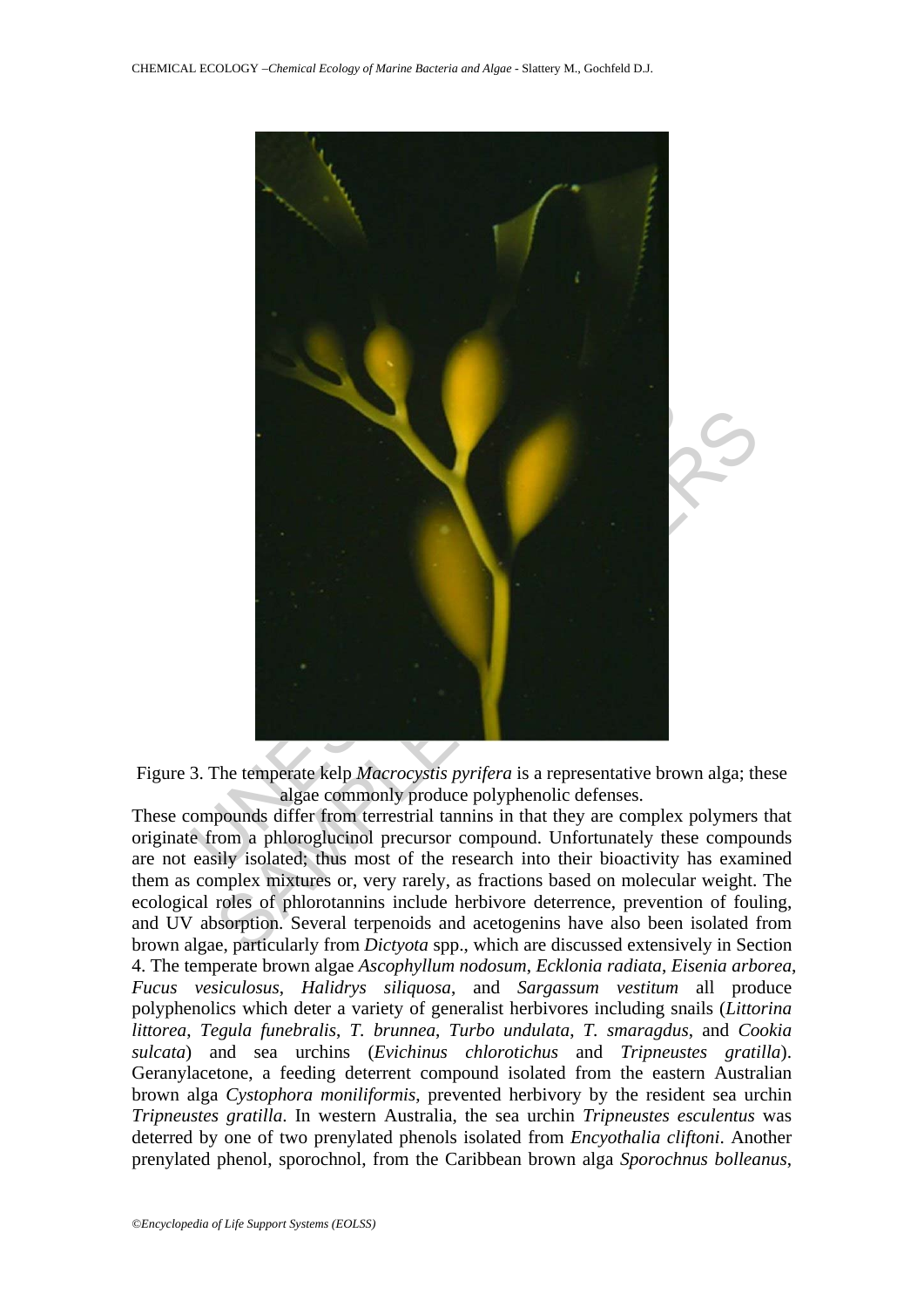deterred parrotfish herbivory, but not grazing by herbivorous invertebrates (i.e., the sea urchin *Diadema antillarum* and the amphipod *Cymadusa filosa*). The simple  $C_{11}$ hydrocarbons, dictyopterenes A and B, isolated from the Caribbean brown alga *Dictyopteris deliculata*, exhibited significant feeding deterrent activity against a variety of herbivorous fishes in the field, but not against an assemblage of herbivorous amphipods collected from this turf algal species. The temperate seaweeds *Desmarestia* spp. concentrate sulfuric acid within their tissues; this has been suggested as an example of an inorganic chemical defense against a diversity of herbivores.

To date, the Rhodophyta, or red algae, have yielded the greatest number of algal marine natural products and the greatest diversity of structural classes, both known and novel. Red algae also represent the most dramatic differences in functional morphology, ranging from delicate foliose turf species to calcified coralline crusts, and ecology (e.g., depths vary from the splash zone of the intertidal to the subtidal benthos at over 90 m).

gae also represent the most dramatic differences in functions<br>from delicate foliose turf species to calcified coralline crusts, and<br>any from the splash zone of the intertidal to the subtidal benhos a<br>refore surprising that In someon to the sphere of courses that the sphere of the intertain crossor and consider throw the sphah zone of the intertidal to the subtidal benthos at over 90 nore surprising that so few studies have examined the chem It is therefore surprising that so few studies have examined the chemical ecology of this group. *Laurencia* spp. produces over 500 compounds, only a few of which have been tested in feeding assays. Elatol and isolaurinterol were deterrent to herbivorous reef fishes in the Caribbean, as well as to the endemic sea urchin *Diadema antillarum*. The former compound also deterred a natural assemblage of herbivorous reef fishes on Guam. Elatol, debromolaurinterol, and chlorofucin were all deterrent to the rabbitfish *Siganus doliatus* from the Great Barrier Reef, Australia. However, four related compounds were not deterrent, and one, palisidin A, was deterrent to conspecific rabbitfishes from Guam, but only at twofold natural concentrations. A halogenated monoterpene, ochtodene, has been isolated from the Caribbean red alga *Ochtodes secundiramea* and the Pacific red alga *Portieria hornemanii.* In field assays, both in the Grenadine Islands and on Guam, herbivorous reef fishes avoided food containing ochtodene, but not food containing the related metabolite chondrocole C. More recently, apakaochtodenes A and B have also been isolated from *P. hornemanii*, and these compounds deterred a natural assemblage of herbivorous fishes in the field, as well as the rabbitfish *Siganus argenteus* and the sea hare *Aplysia parvula*, in the laboratory.

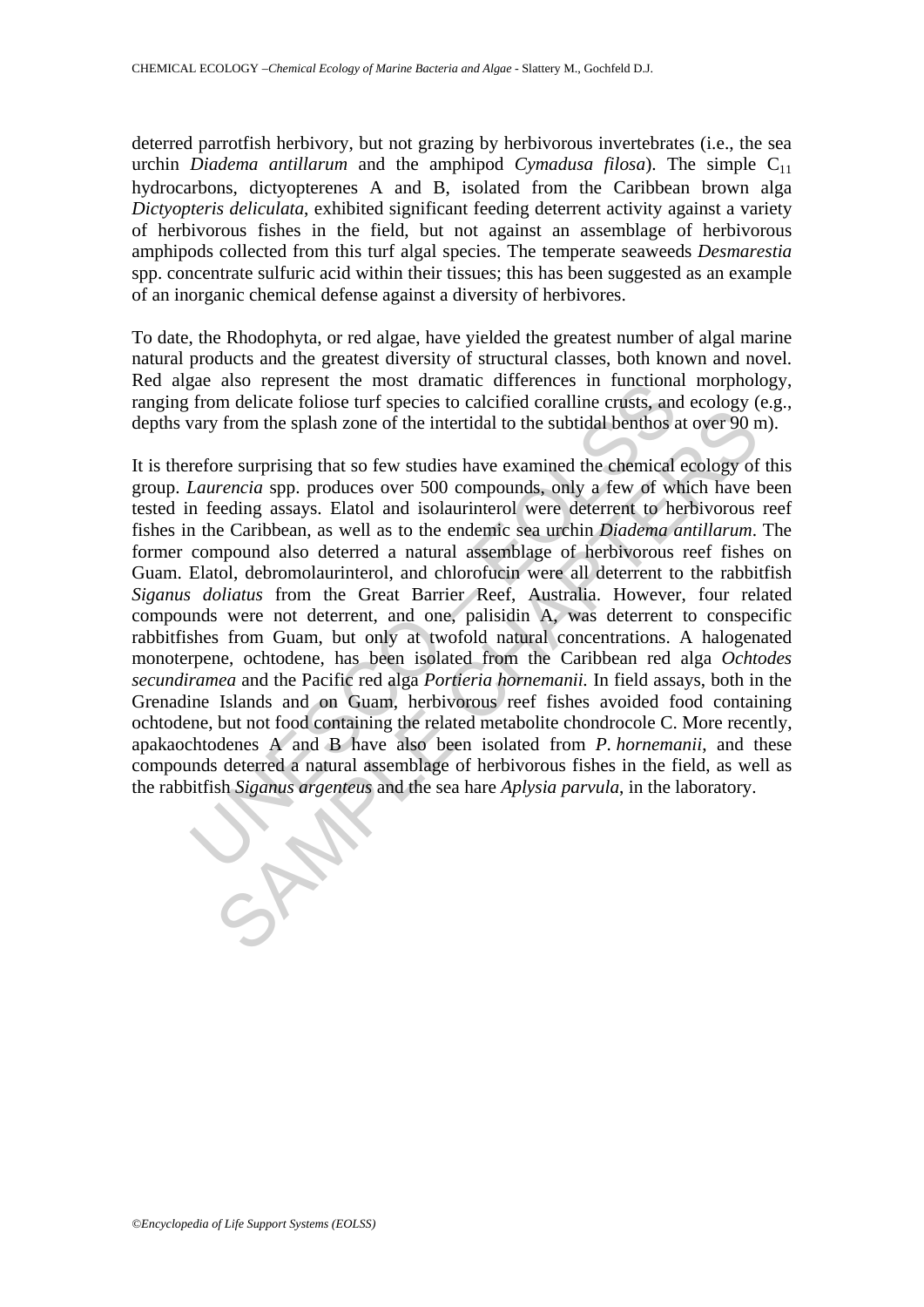

Figure 4. Coralline red algae, including *Lithothamnion* sp., often produce metabolites that serve as larval settling cues for benthic invertebrates such as reef-building corals and economically important shellfish.

Seagrasses are true flowering plants (angiosperms) and only a few representatives occur within marine environments.



Figure 5. Seagrasses, such as *Thalassia* spp., are not known to produce chemical defenses, but they serve as important nursery grounds and/or habitats.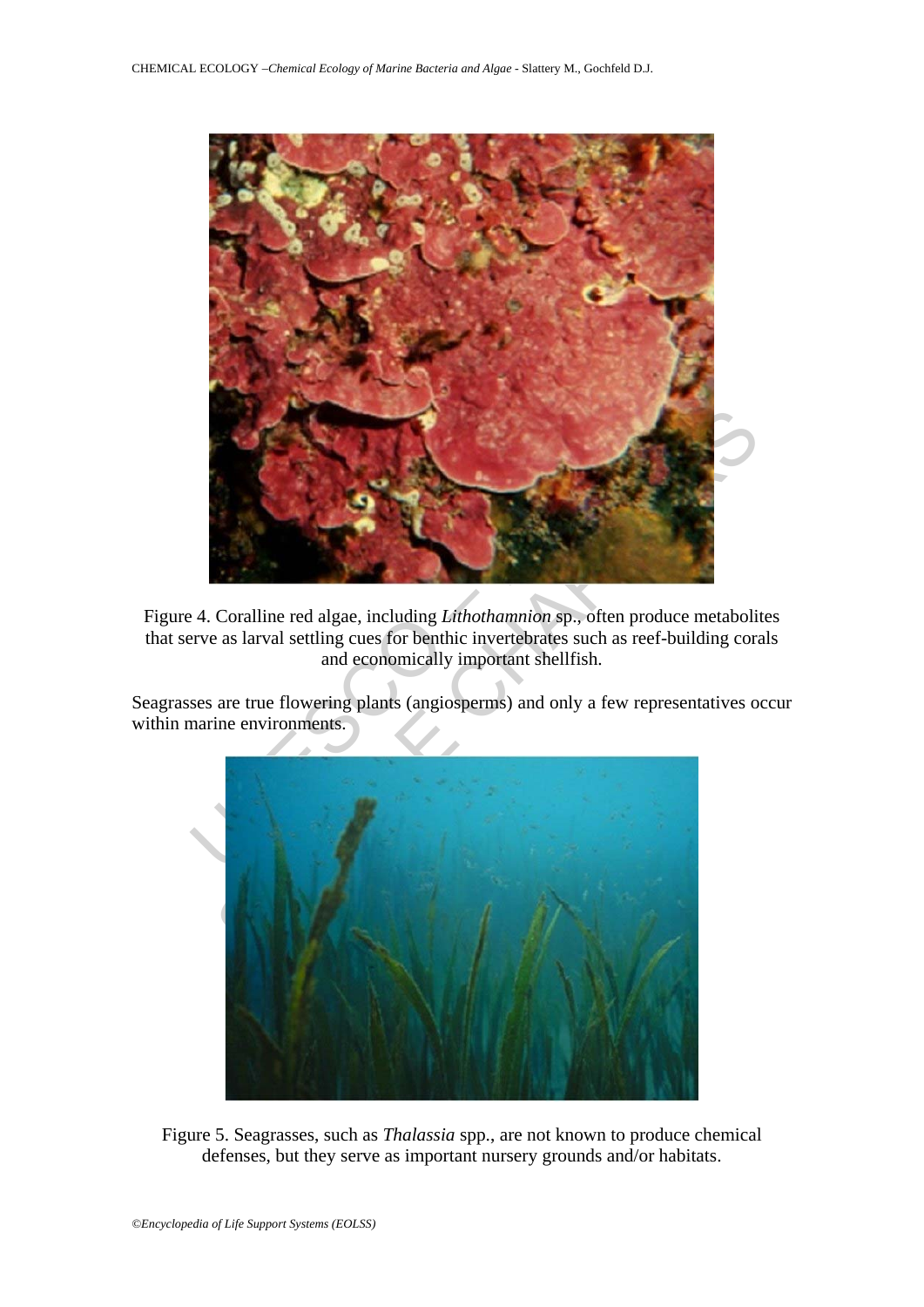While several phenolics and flavonoids have been isolated from seagrasses, ecological roles for these compounds have not been ascertained. Nonetheless, herbivory and fouling are clearly important factors in structuring seagrass communities, thus it would not be surprising to learn at a future date that some of these compounds are ecologically active.

- -
- -
- -

## TO ACCESS ALL THE **23 PAGES** OF THIS CHAPTER, Visit: http://www.eolss.net/Eolss-sampleAllChapter.aspx

#### **Bibliography**

Hay M.E. (1996). Marine chemical ecology: what's known and what's next? *Journal of Experimental* 

*Marine Biology and Ecology* 200, 103–134. [This article provides a broad review of the current state of knowledge on marine chemical ecology. The author presents suggestions for future directions in marine chemical ecology.]

TO ACCESS ALL THE 23 PAGES OF THIS CHAPT<br>Visit: http://www.colss.net/Eolss-sampleAllChapter.a<br>(1996). Marine chemical ecology: what's known and what's next? Journal of<br>iology and Ecology 200, 103-134. [This article provide Lubchenco J. and Gaines S.D. (1981). A unified approach to marine plant–herbivore interactions. I. Populations and communities. *Annual Review of Ecology and Systematics* 12, 405–437. [This comprehensive review of marine plant–herbivore interactions provides the ecological and evolutionary foundations for research in marine algal chemical ecology.]

McClintock J.B. and Baker B.J. (Eds.) (2001). *Marine Chemical Ecology*, 664pp. Boca Raton, London, New York, Washington: CRC. [This recent book on marine chemical ecology provides an updated reference list on marine bacterial and algal chemical defenses.]

**US ACCESS ALL THE 25 PAGES OF THIS CHAPTER,**<br>
Visit:  $\frac{1}{2}$  Visit:  $\frac{1}{2}$  Visit:  $\frac{1}{2}$  Visit:  $\frac{1}{2}$  Visit:  $\frac{1}{2}$  Visit:  $\frac{1}{2}$  Visit:  $\frac{1}{2}$  Visit:  $\frac{1}{2}$  Visit:  $\frac{1}{2}$  Visit:  $\frac{1}{2}$  Visi Millar J.G. and Haynes K.F. (Eds.) (1998). *Methods in Chemical Ecology. Vol. 1. Chemical Methods* and *Vol. 2. Bioassay Methods*, 390/406 pp. New York: Chapman and Hall. [This two-volume set provides detailed information on the chemical and biological techniques involved in chemical ecology. Chapters in Volume 2 provide descriptions of bioassay methods directed at determining ecological roles of compounds isolated from marine micro- and macroorganisms, including algae.]

Nagle D.G and Paul V.J. (1999). Production of secondary metabolites by filamentous tropical marine cyanobacteria: ecological functions of the compounds. *Journal of Phycology*, 35, 1412–1421. [This article reviews the literature on ecological roles of secondary metabolites isolated from cyanobacteria and reports on feeding deterrent and feeding attractant roles of a secondary metabolite isolated from a cyanobacterial bloom in Guam. The authors also describe a method for identifying cyanobacterial chemotypes and discuss the diversity of compound production as it relates to cyanobacterial bloom formation.]

Paul V.J. (Ed.) (1992). *Ecological Roles of Marine Natural Products*, 245 pp. Ithaca, London: Comstock Publishing. [This seminal work on marine chemical ecology and natural products provides a detailed overview of the state of knowledge as of 1992. Three chapters are devoted specifically to the chemical ecology of marine algal–herbivore interactions.]

Rosenthal G.A. and Berenbaum M.R. (Eds.) (1992). *Herbivores: Their Interactions with Secondary Plant Metabolites. Vol. II. Ecological and Evolutionary Processes. Second Edition*, 493 pp. San Diego, New York, Boston, London, Sydney, Tokyo, Toronto: Academic Press. [This book provides a series of review